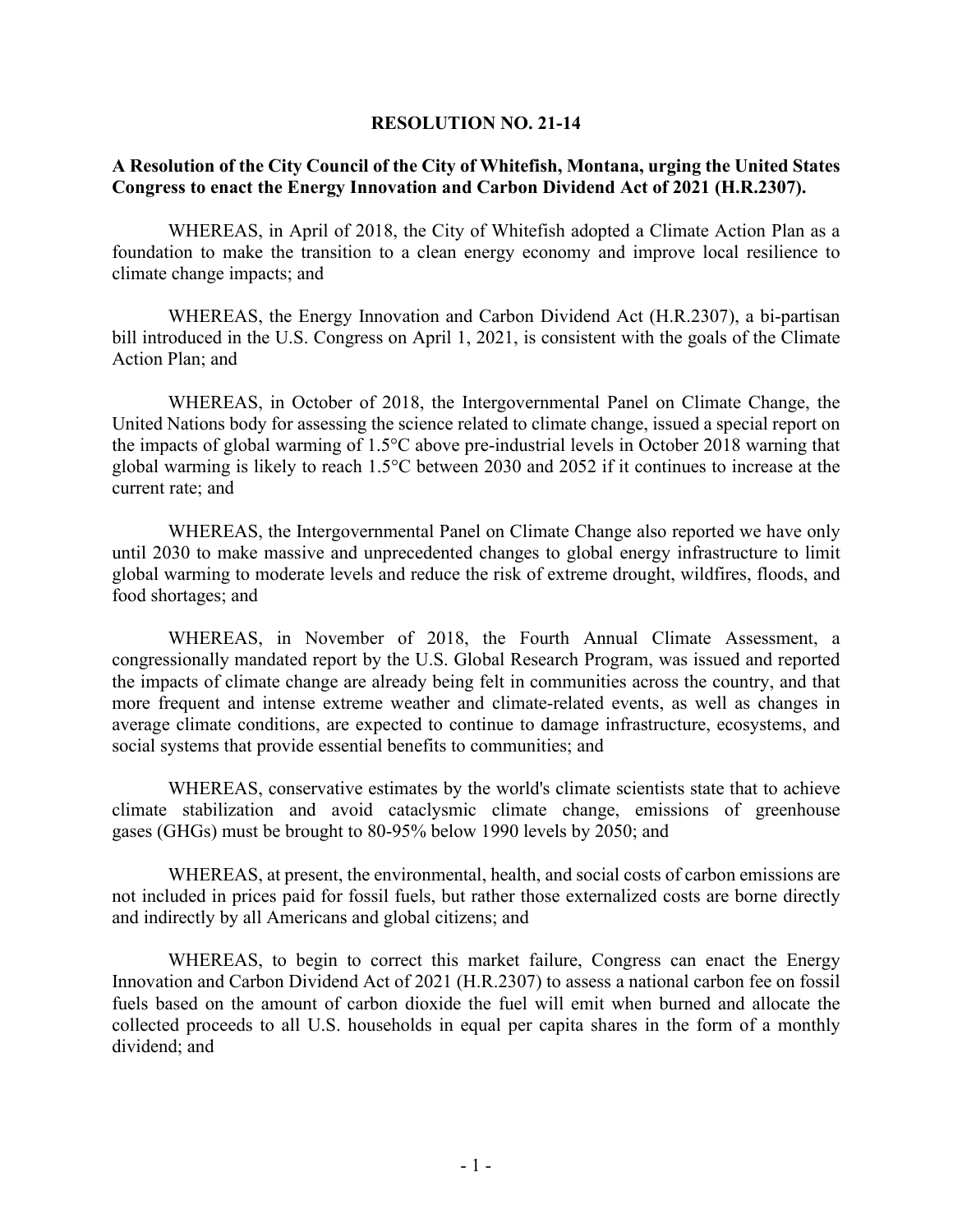WHEREAS, the Energy Innovation and Carbon Dividend Act of 2021 (H.R.2307) encourages market-driven innovation of clean energy technologies and market efficiencies which will reduce harmful pollution and leave a healthier, more stable, and more prosperous nation for future generations; and

WHEREAS, a study by Columbia University estimated the Energy Innovation and Carbon Dividend Act of 2021 (H.R.2307) will lead to a decrease in America's carbon dioxide emissions by 30 percent in five years relative to a 2005 baseline; and

WHEREAS, border adjustments - carbon content-based levies on products imported from countries without comparable carbon pricing and refunds to our exporters of carbon fees paid - can maintain the competitiveness of U.S. businesses in global markets; and

WHEREAS, a national revenue neutral carbon fee would make the United States a leader in mitigating climate change and in the clean energy technologies of the 21st century and would provide incentive to other countries to enact similar carbon fees, reducing global carbon dioxide emissions without the need for complex international agreements,

NOW, THEREFORE, BE IT RESOLVED by the City Council of the City of Whitefish, Montana, as follows:

Section 1: The forgoing recitals are hereby adopted as findings of fact.

Section 2: The City of Whitefish, Montana, urges the United States Congress to enact without delay the Energy Innovation and Carbon Dividend Act of 2021 (H.R.2307).

Section 3: The City Manager or City Clerk, no later than 30 days after passage of this Resolution, shall transmit copies of this resolution to the President and Vice President of the United States, to the Speaker of the House of Representatives, to the Majority Leader of the Senate, and to each U.S. Senator and Representative from the State of Montana in the Congress of the United States.

PASSED AND ADOPTED BY THE CITY COUNCIL OF THE CITY OF WHITEFISH, MONTANA, THIS 17TH DAY OF MAY 2021.

*/s/John Muhlfeld*

John M. Muhlfeld, Mayor

ATTEST:

*/s/Michelle Howke*

Michelle Howke, City Clerk